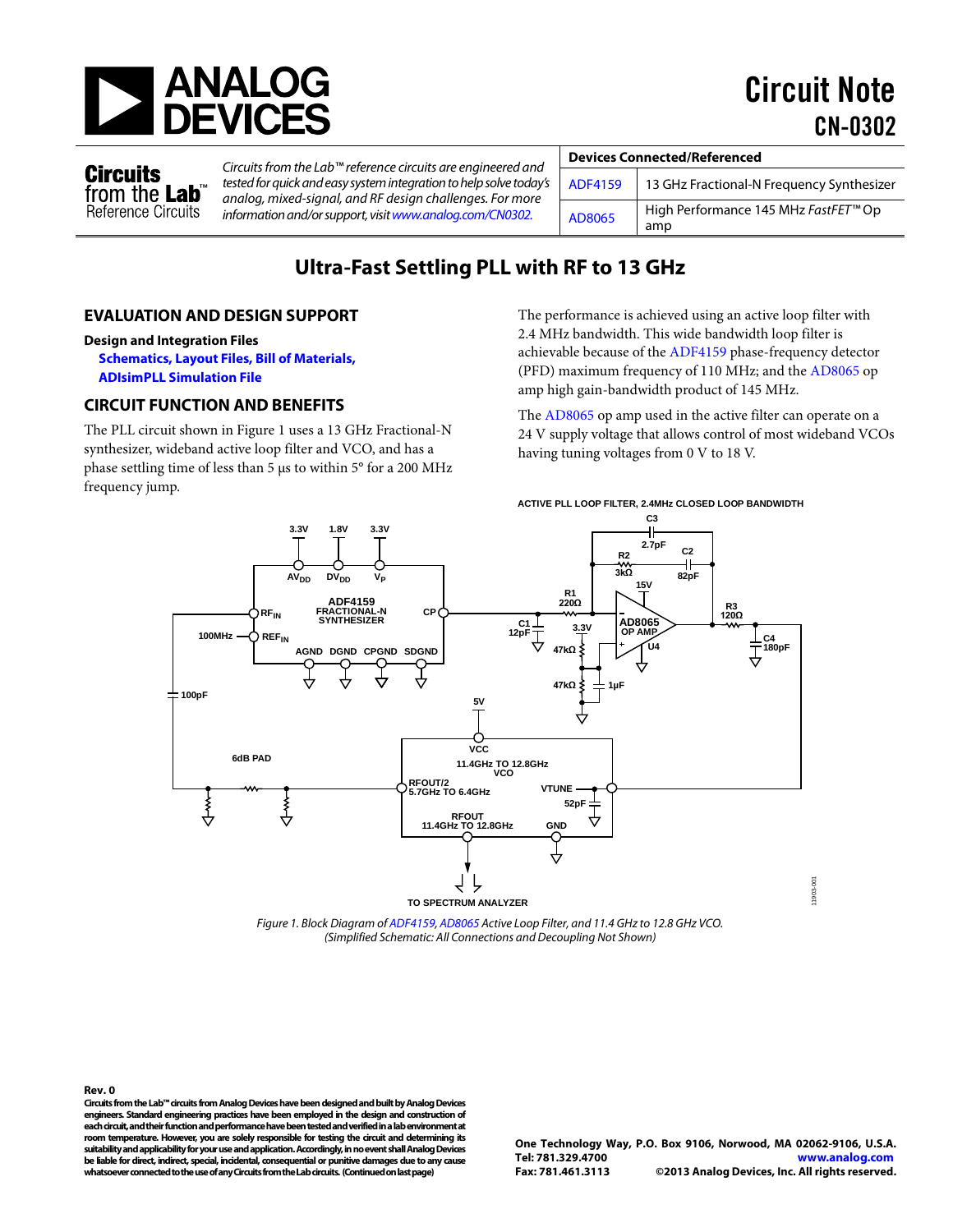# CN-0302 Circuit Note

## **CIRCUIT DESCRIPTION**

In a PLL and VCO frequency synthesis system, achieving less than 5 µs frequency and phase settling time requires a very wide loop bandwidth. The loop bandwidth (LBW) defines the speed of the control loop. A wider LBW allows for faster settling time, at the expense of less attenuation of phase noise and spurious signals.

The circuit i[n Figure 1](#page-0-0) operates by locking the [ADF4159](http://www.analog.com/ADF4159?doc=CN0302.pdf) to the RF<sub>OUT</sub>/2 signal (~6 GHz) of the 12 GHz VCO (MACOM MAOC-009269). However, VCOs up to 24 GHz that have a RF<sub>OUT</sub>/2 signal can be used with th[e ADF4159,](http://www.analog.com/ADF4159?doc=CN0302.pdf) since it accepts RF inputs up to 13 GHz.

#### *[ADF4159](http://www.analog.com/ADF4159?doc=CN0302.pdf) Fractional-N Synthesizer*

In a Fractional-N architecture PLL, the noise from the sigmadelta modulator (SDM) peaks at half the PFD frequency (fPFD). For example, if a Fractional-N PLL has a PFD frequency of 32 MHz, then the unfiltered SDM noise peaks at 16 MHz. The SDM noise will make the loop unstable, and the PLL will not lock. [Figure 2](#page-1-0) shows a simulated phase noise plot of this condition.



<span id="page-1-0"></span>*Figure 2. Phase Noise Plot at 12 GHz Output with f<sub>PFD</sub> = 32 MHz and LBW = 2.4 MHz*

The [ADF4159](http://www.analog.com/ADF4159?doc=CN0302.pdf) has a maximum PFD frequency of 110 MHz. This means that the unfiltered SDM noise peaks at 55 MHz. [Figure 3](#page-1-1) shows a phase noise plot with a PFD frequency of 110 MHz. The SDM noise occurs at a large offset from the carrier and is therefore filtered by the loop filter.



<span id="page-1-1"></span>*Figure 3. Phase Noise Plot at 12 GHz Output with f<sub>PFD</sub> = 110 MHz and LBW = 2.4 MHz*

The [ADF4159](http://www.analog.com/ADF4159?doc=CN0302.pdf) high maximum PFD frequency is also important because it is recommended to keep the LBW less than 1/10 of the PFD frequency to ensure stability.

The [ADF4159](http://www.analog.com/ADF4159?doc=CN0302.pdf) has a maximum RF input frequency of 13 GHz. In the configuration of this circuit, th[e ADF4159](http://www.analog.com/ADF4159?doc=CN0302.pdf) is actually being driven with the VCO RF<sub>OUT</sub>/2 signal. This means that when the VCO primary output is 12 GHz, the [ADF4159](http://www.analog.com/ADF4159?doc=CN0302.pdf) is actually locking to 6 GHz.

This configuration means a 24 GHz VCO can be used so that the RF<sub>OUT</sub>/2 signal, of 12 GHz, is fed back to th[e ADF4159.](http://www.analog.com/ADF4159?doc=CN0302.pdf) The evaluation board has a footprint capable of supporting a variety of 32-lead 5 mm × 5 mm LFCSP VCOs.

The supply voltage for th[e ADF4159](http://www.analog.com/ADF4159?doc=CN0302.pdf) internal charge pump is 3.3 V. However, many wide-band VCOs require a tuning voltage of up to 18 V. To handle this, an active loop filter is required. The active filter multiplies the output tuning range of the [ADF4159](http://www.analog.com/ADF4159?doc=CN0302.pdf) by the gain of the op amp. For more detail, see the [AD8065](http://www.analog.com/AD8065?doc=CN0302.pdf) section of this circuit note.

The [ADF4159](http://www.analog.com/ADF4159?doc=CN0302.pdf) supports a programmable charge pump current feature. This feature allows the user to easily modify the loop filter dynamic without changing the physical components. In this circuit, the LBW was designed for 2.4 MHz at a charge pump current of 2.5 mA. The charge pump current can be reduced in order to reduce the LBW without physically changing the loop filter components.

The [ADIsimPLL](http://www.analog.com/adisimpll?doc=CN0302.pdf) simulation for the circuit can be found at the [CN0302 Design Support Package](http://www.analog.com/CN0302-DesignSupport?doc=CN0302.pdf) located at [\(http://www.analog.com/CN0302-DesignSupport\)](http://www.analog.com/CN0302-DesignSupport?doc=CN0302.pdf).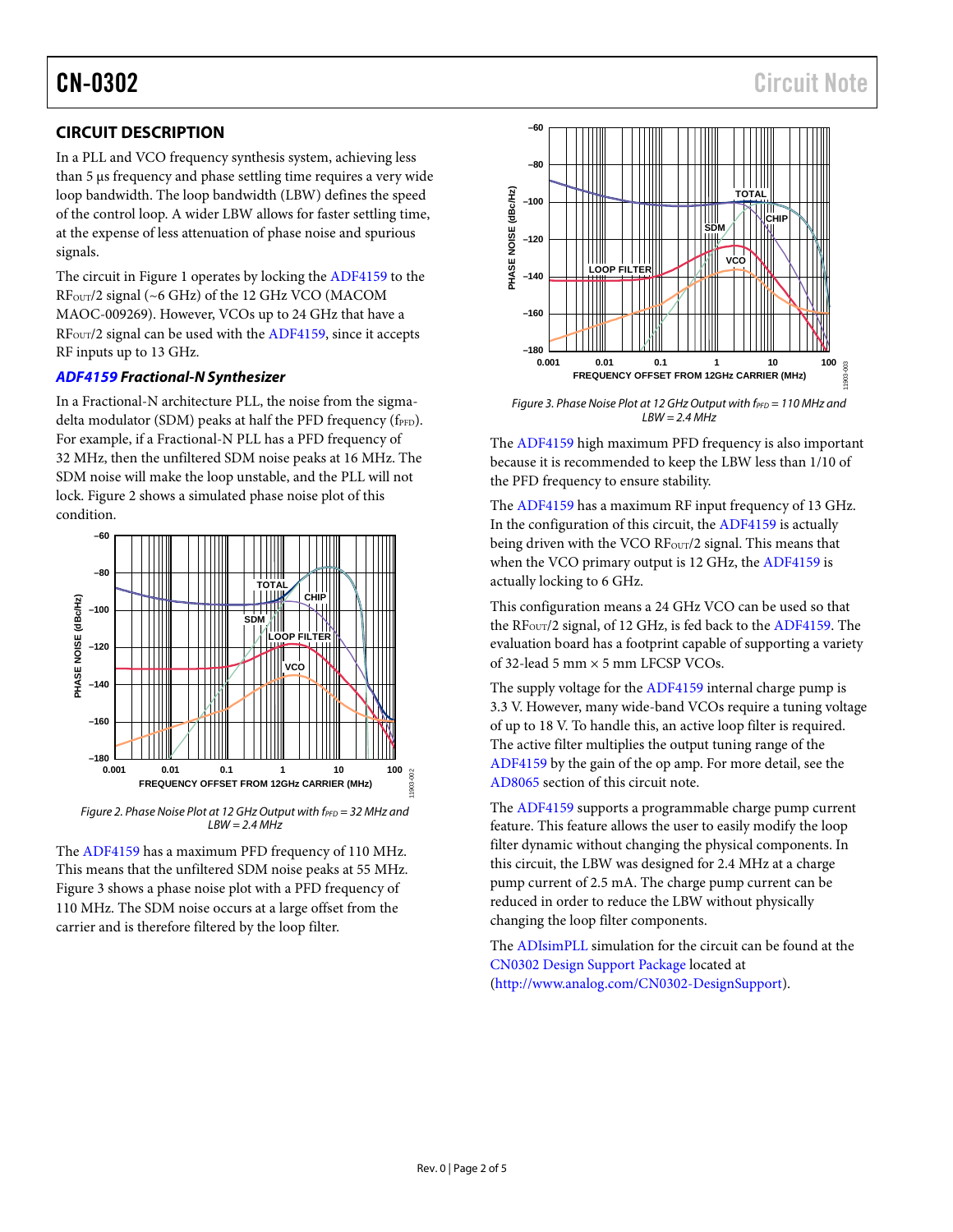#### *Active Filter Using th[e AD8065](http://www.analog.com/AD8065?doc=CN0302.pdf)*

The [AD8065](http://www.analog.com/AD8065?doc=CN0302.pdf) op amp has a 24 V supply voltage range, a gain bandwidth product (GBP) of approximately 145 MHz, and low noise (7 nV/√Hz). These features make it ideal for an active filter.

For most PLL applications, a phase margin of 45° to 55° is recommended to maintain a stable loop and to minimize settling time. In an active loop filter, i.e. when there is an op amp in a loop filter, an additional pole occurs at the unity gain frequency (or gain bandwidth product) of the op amp. This additional pole adds extra phase lag, so, depending on the frequency of the pole, it can render the loop unstable.

#### <span id="page-2-0"></span>**Table 1. Phase Lag as a Function of GBP:LBW Ratio**

| <b>GBP/LBW Ratio</b>                | <b>Extra Phase Lag (°)</b> |
|-------------------------------------|----------------------------|
| 5 (e.g. GBW = 1 MHz, LBW = 200 kHz) | 11.3                       |
| 10                                  | 5.7                        |
| -20                                 | 2.9                        |

The higher the ratio of GBP to LBW, the less phase lag. For example[, Table 1](#page-2-0) shows that a GBP/LBW ratio of 10 will reduce the phase margin by 5.7°. If the GBP/LBW ratio is too low, the phase margin will also become too low and result in an unstable loop.

This circuit uses a 2.4 MHz LBW, so the [AD8065](http://www.analog.com/AD8065?doc=CN0302.pdf) 145 MHz GBP results in negligible phase lag (GBP/LBW =  $60$ ).

#### *Comparison wit[h OP184](http://www.analog.com/OP184?doc=CN0302.pdf) Active Filter*

The [OP184](http://www.analog.com/OP184?doc=CN0302.pdf) is a frequently used op amp in active filter PLL applications. However, the [OP184](http://www.analog.com/OP184?doc=CN0302.pdf) is not suitable for very wide LBW applications due to its 4 MHz GBP. Some optimization of the phase margin will allow the use of the [OP184](http://www.analog.com/OP184?doc=CN0302.pdf) at wide LBWs, but ultimately, th[e OP184](http://www.analog.com/OP184?doc=CN0302.pdf) will limit the maximum LBW.

The op amp in the active filter is configured in the inverting mode, therefore th[e ADF4159](http://www.analog.com/ADF4159?doc=CN0302.pdf) is programmed with a negative phase-detector polarity. The inverting configuration is easier to implement because the op amp positive input can be biased at a fixed voltage that does not change with the op amp output (as it would in the non-inverting configuration).

Th[e AD8065](http://www.analog.com/AD8065?doc=CN0302.pdf) also acts as a buffer to mitigate the input capacitance of the VCO. For a 2.4 MHz LBW passive filter, the combined capacitance of the VCO input and the last capacitor in the filter must be approximately 1.5 pF. However, the VCO measured input capacitance alone is 52 pF.

Ceramic C0G/NP0 capacitors (which discharge quicker than standard capacitors) are recommended for the loop filter capacitors to minimize phase settling time.

Excellent layout, grounding, and decoupling techniques are required for the circuit as described in Tutorials [MT-031](http://www.analog.com/MT-031?doc=CN0302.pdf) and [MT-101.](http://www.analog.com/MT-101?doc=CN0302.pdf) A complete schematic, layout files, and bill of materials can be found in th[e CN-0302 Design Support Package](http://www.analog.com/CN0302-DesignSupport?doc=CN0302.pdf) [\(www.analog.com/CN0302-DesignSupport](http://www.analog.com/CN0302-DesignSupport?doc=CN0302.pdf) ).

#### *Test Results*

The measured phase noise of the circuit is shown in [Figure 4.](#page-2-1)  Frequency and phase settling time for a 200 MHz jump in frequency are shown i[n Figure 5](#page-2-2) an[d Figure 6,](#page-2-3) respectively.

<span id="page-2-1"></span>

<span id="page-2-2"></span>*Figure 5. Frequency Settling for a 200 MHz Jump from 12.2 GHz to 12.0 GHz* 



<span id="page-2-3"></span>*Figure 6. Phase Settling for a 200 MHz Jump from 12.2 GHz to 12.0 GHz*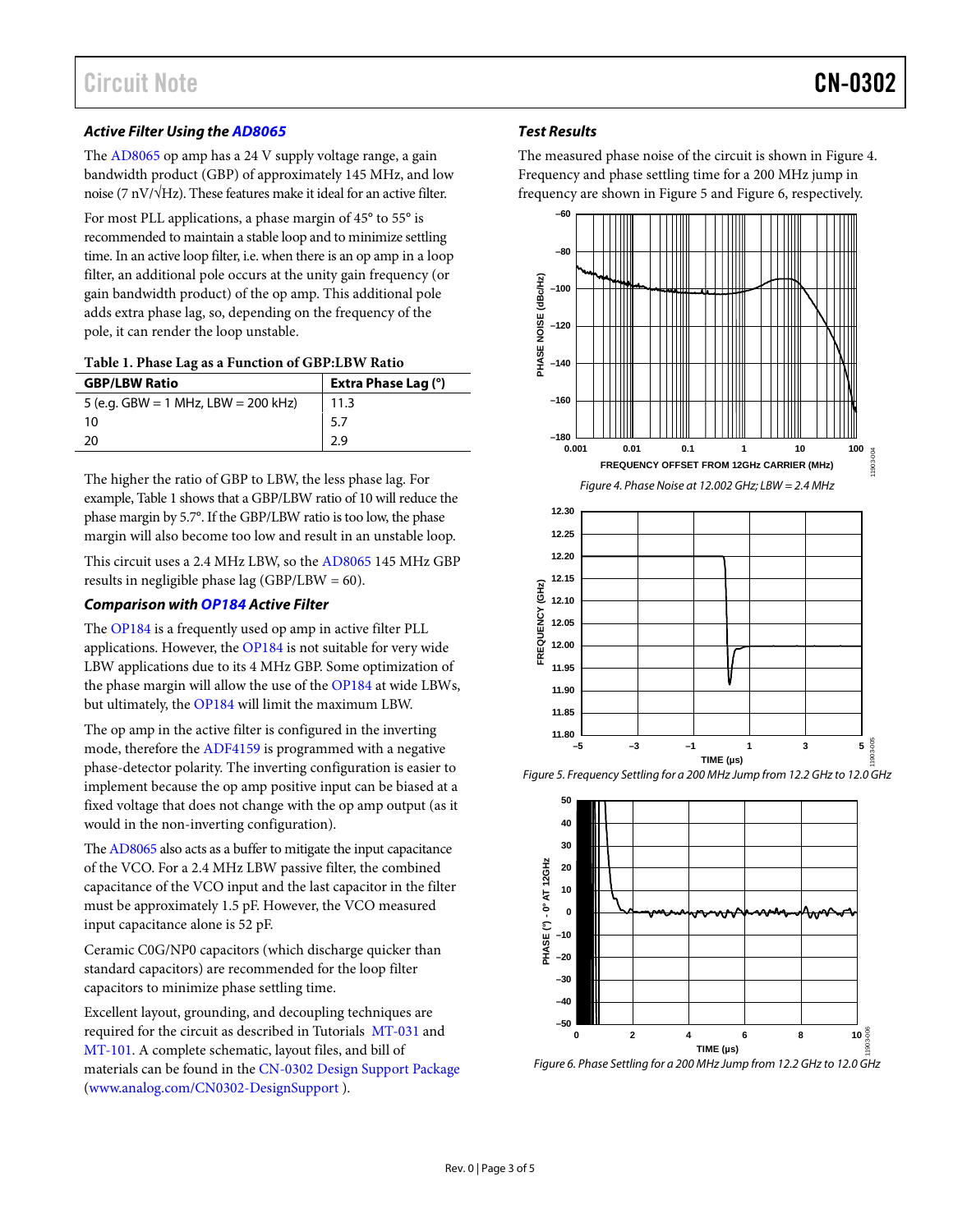## **CIRCUIT EVALUATION AND TEST**

#### *PC Board Modifications for 2.4 MHz Active Filter*

The following modifications to the standard [EV-ADF4159EB1Z](http://www.analog.com/EV-ADF4159EB1Z) are required to implement the 2.4 MHz active filter using the [AD8065](http://www.analog.com/AD8065?doc=CN0302.pdf) rather than the [OP184:](http://www.analog.com/OP184) 

- Replace U4 wit[h AD8065ARZ](http://www.analog.com/AD8065ARZ?doc=CN0302.pdf) (8-lead, SOIC)
- Replace R1 with 220  $\Omega$ , 1%, 0603
- Replace R2 with  $3 \text{ k}\Omega$ , 1%, 0603
- Replace R3 with 120  $\Omega$ , 1%, 0603
- Replace C1 with 12 pF, 10%, 0603
- Replace C2 with 82 pF, 10%, 0603
- Replace C3 with 2.7 pF, 5%, 0603
- C4 is not changed and remains 180 pF

#### *Equipment Required*

- [EV-ADF4159EB1Z](http://www.analog.com/EV-ADF4159EB1Z?doc=CN0302.pdf) evaluation board modified for [AD8065](http://www.analog.com/AD8065?doc=CN0302.pdf) op amp and 2.4 MHz LBW filter components
- [ADF4159](http://www.analog.com/adf4159) evaluation software
- Windows® PC with USB port
- +15 V power supply
- +5.5 V power supply
- Spectrum Analyzer: R&S: FSUP26, FSQ26, FSW26, Agilent E5052B or equivalent.

#### *Functional Block Diagram of Test Setup*

A functional diagram of the test setup is shown i[n Figure 7,](#page-3-0) and a photo of the setup is shown i[n Figure 8.](#page-3-1) Refer to [User Guide](http://www.analog.com/UG-383?doc=CN0302.pdf)  [UG-383](http://www.analog.com/UG-383?doc=CN0302.pdf) for details on running the tests and setting up the software.



<span id="page-3-1"></span><span id="page-3-0"></span>